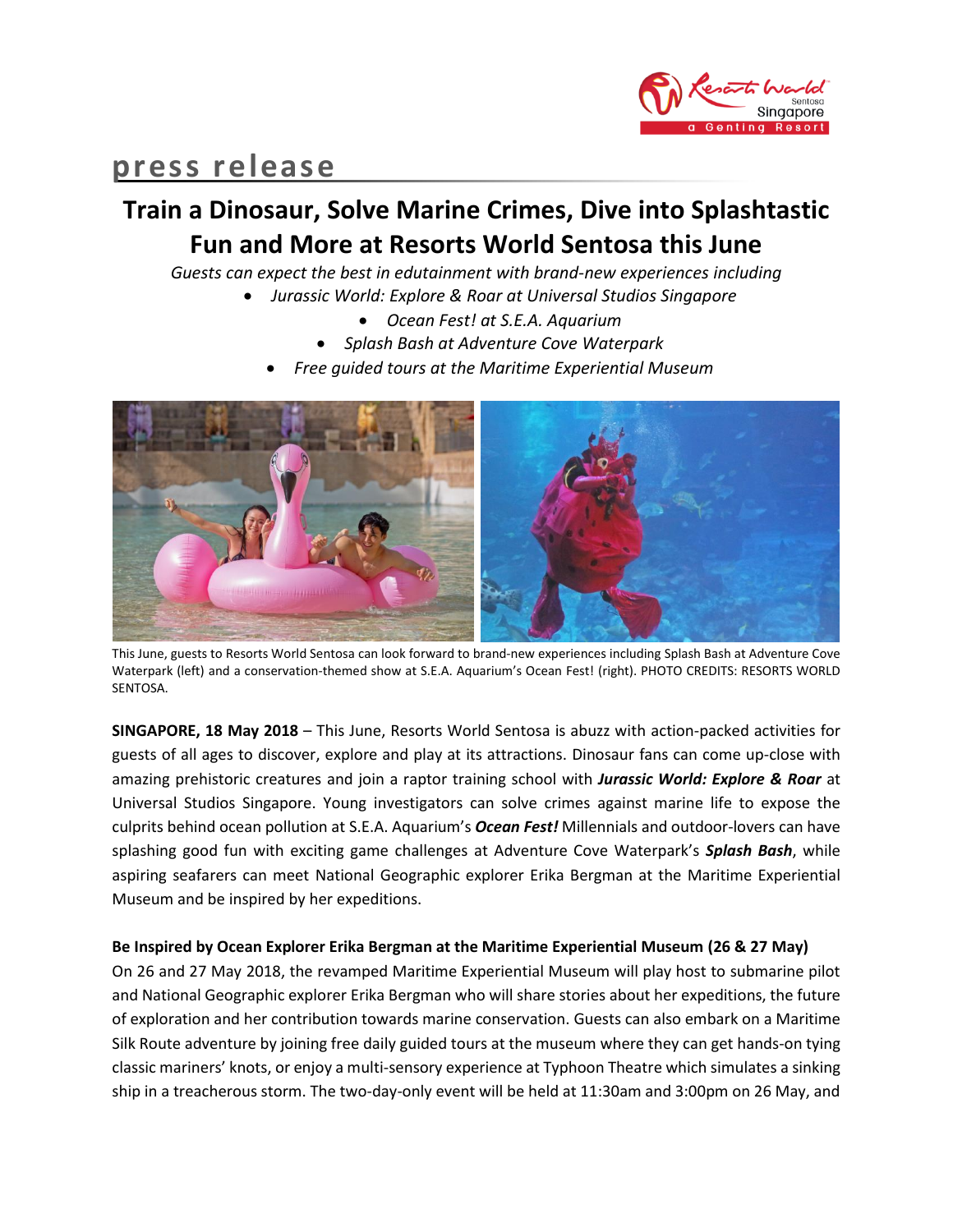11:30am and 3:00pm on 27 May, and is complimentary for Maritime Experiential Museum admission ticket holders. Interested participants can sign up a[t https://bit.ly/2HTPEzJ](https://bit.ly/2HTPEzJ) to reserve a slot.

Families with kids can join the National Geographic Ocean Exploration Children's Workshop to learn what it takes to be a great explorer, and understand the most important global factors for ocean conservation. This full-day programme is Singapore's first and only marine science and marine exploration children's workshop. It includes interactive activities at both S.E.A. Aquarium and the Maritime Experiential Museum as well as an exclusive back-of-house tour at the aquarium's Open Ocean Habitat. The workshop is held on selected days from now till 3 June, with special post-examination packages available. More information can be found at [www.rwsentosa.com/oceanwonders](http://www.rwsentosa.com/oceanwonders)

# **Celebrate All Things Blue with S.E.A. Aquarium's Ocean Fest! (25 May to 24 June)**

In celebration of World Oceans Day, S.E.A. Aquarium will launch Ocean Fest! from 25 May to 24 June 2018. The month-long festival aims to raise awareness for ocean conservation through a marketplace showcasing ocean-friendly products, immersive art installations, underwater performances, upcycling workshops, educational challenges and more.

On weekends, guests can explore the aquarium's first ocean eco-market featuring more than 10 ecofriendly booths, from a great collection of well-designed and reusable home products such as upcycled LED lamps, to organic beauty products free from microplastics that harm the ocean. Organised in partnership with Terra SG – a social enterprise that advocates individuals to make positive environmental change – S.E.A. Aquarium's eco-market not only highlights marine plastic pollution, it encourages individuals to pick up ocean-friendly, blue habits to sustain our environment.

Guests will come across an art installation, titled "Life in Plastic", which is made of marine debris such as plastic bottles, nets and other materials that harm ocean life. Young, curious minds can assume the roles of crime scene investigators at the Ocean Lab as they find out what harms marine life, from the plastic trash found in the stomachs of animals to tiny microbeads. This interactive zone will encourage kids to review evidence and identify culprits to solve the cases of animal victims such as the shark and albatross, empowering them to take simple actions such as rejecting the use of plastic straws.

S.E.A. Aquarium's Ocean Fest! also features a brand-new underwater show titled "Harmony's Message", featuring colourful underwater characters, free diving performances and a catchy, original song on how everyone can help keep the oceans healthy. Those passionate about marine conservation can join Guardians of the S.E.A.A. where they can take part in upcycling workshops, meet turtle specialist Mark Hamann in an intimate evening session to learn how technology can advance conservation efforts, and get invited to many exclusive events. For more information, visi[t www.rwsentosa.com/oceanf](http://www.rwsentosa.com/oceanfest)est

# **Splash Bash at Adventure Cove Waterpark (26 May to 1 July)**

On weekends and public holidays from 26 May to 1 July 2018, thrill-seekers can put their agility to the test in exciting water-themed challenges at Adventure Cove Waterpark's Splash Bash. Highlights include The Flamingo Race, where participants sit atop a giant pink flamingo float and paddle towards the finish line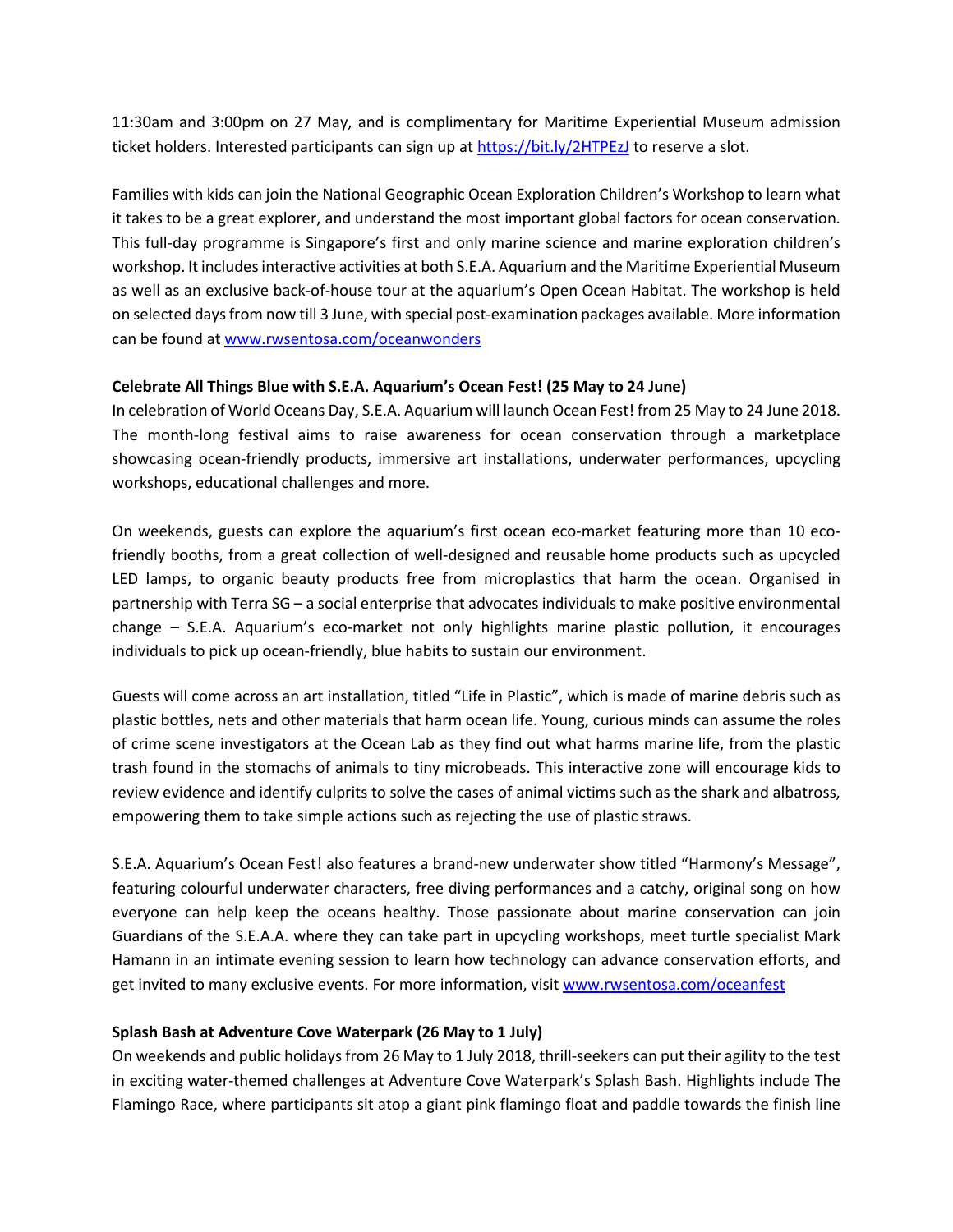amidst thrashing waves at Bluwater Bay. Those seeking more excitement can head to Flag Down and Hurdle Up where speedsters will race against time to complete an obstacle course in the shortest time. Contenders with the fastest timings stand a chance to win attractive prizes such as smartphones, smartwatches and action cameras. In addition to thrilling water slides, guests can cool off with refreshing tropical drinks and groove to the beats of the resident DJ. Singapore Residents enjoy online tickets at only \$32 which include a one-day ticket, free admission to the Maritime Experiential Museum and a Flamingo Tropical Drink. For more information, visit [www.rwsentosa.com/splashbash](http://www.rwsentosa.com/splashbash)

## **Jurassic World: Explore & Roar at Universal Studios Singapore (2 June to 22 Aug)**

From 2 June to 22 August 2018, guests can immerse in Jurassic World: Explore & Roar at Universal Studios Singapore to experience a variety of dinosaur adventures including an all-new live action show where Velociraptors, Pteranodons and even the mighty T.rex break out of containment and wreak havoc. Fans can also get up close to dinosaurs on the big screen with an augmented reality experience, marvel at a baby dinosaur as it hatches out of its egg, or join an all-new raptor training programme to learn commands and handling skills to work with these dangerous predators. Thrill-seekers can continue to enjoy the adrenaline-filled rides and world-class attractions at the theme park such as Jurassic Park Rapids Adventure, Canopy Flyer, Dino-Soarin' and many more. For more information, visit [www.rwsentosa.com/jurassic-world](http://www.rwsentosa.com/jurassic-world)

**– END –**

### **NOTE TO EDITORS**

- *1.* Photos can be downloaded fro[m https://app.box.com/v/rwsjuneevents2018](https://app.box.com/v/rwsjuneevents2018)
- *2.* All photos are to be attributed to **Resorts World Sentosa**